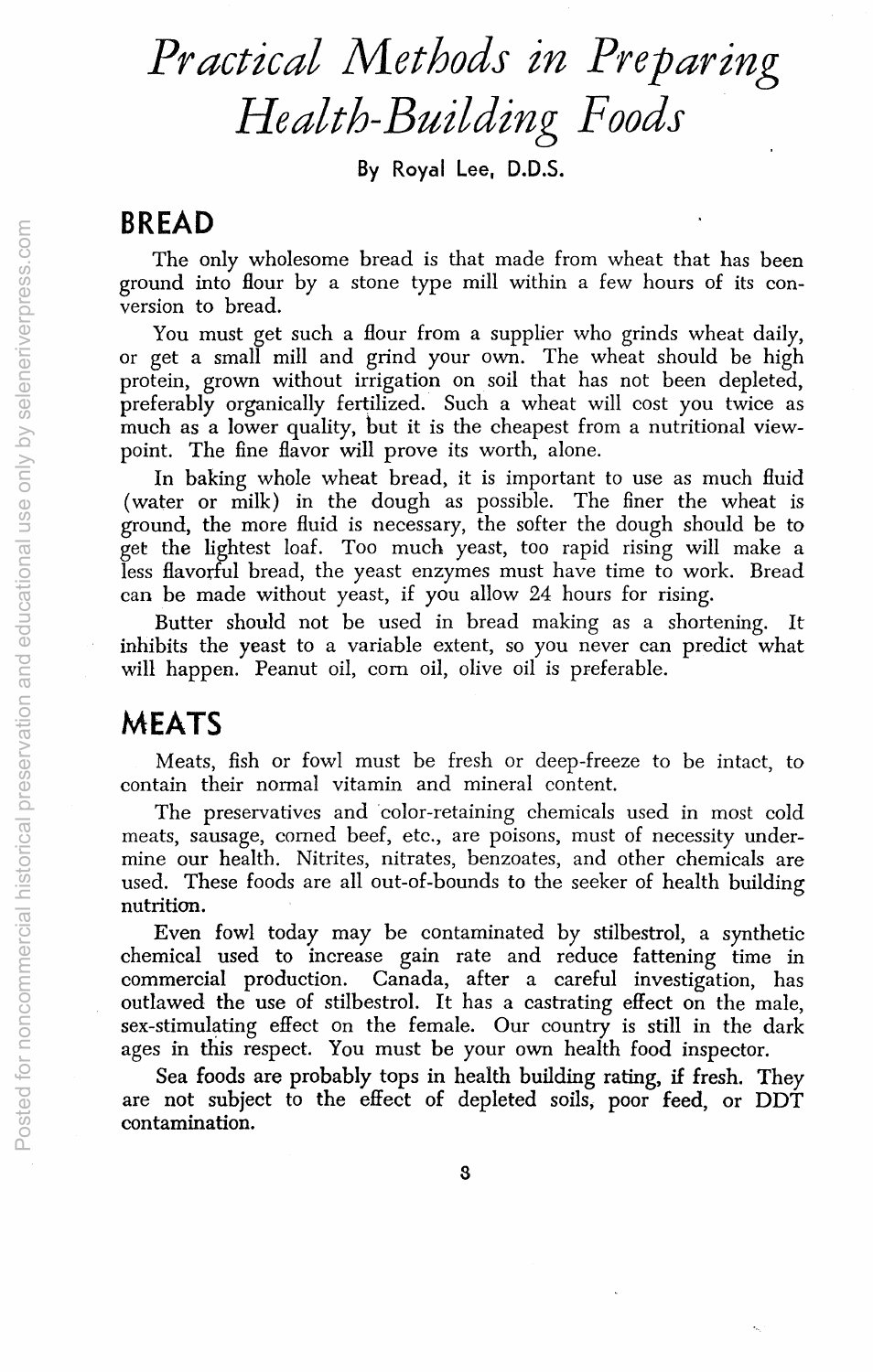## VEGETABLES

Here again we must use great discrimination. Unless we have our own organic garden, we must guard against arsenic poisoning (from soil contamination, in the main, Southern California soils are loaded. from previous bug-spraying activities), DDT poisoning, weed poisons, and the ever-present loss of nutrients by reason of soil depletion.

Once we find good vegetables, the best way to get the food value out is to extract the juice, and avoid cooking.

The best juice extractor is a juice press. This requires previous grating or shredding to as fine a state as possible. The hydraulic press is fine for commercial production, but too cumbersome for the kitchen. Two new small screw presses are now available, both designed by doctors who had to solve the problem for their patients. They do the job as well as a hydraulic press, with a minimum of expense and bother.

The best juice of all, nutritionally, is potato juice. We look upon the potato as a starch food, failing to realize that it has the most nutritious protein of any vegetable. This protein is almost all in the juice, and the starch all remains behind in the pulp, so there is no carbohydrate in potato juice. It is very high in vitamin C complex, a better vitamin C pattern than is found in citrus fruit, as it contains a lot of tyrosinase fraction, the organic copper blood-builder.

To make potato juice, peel and cut up the potato, squeeze over the pieces some lemon juice to stop darkening from oxidation, run through the grater and immediately squeeze out the juice. It must be made just before it is to be consumed; it darkens by oxidation rapidly if stored. That is true of any fresh juice, in fact, the flavor suffers by any storage.

Liquefiers and blendors are guilty of causing rapid oxidation, by mixing air into the material. If care is taken to expedite the process, a blendor can be used to grind the vegetable pulp before pressing out the juice. The vegetable must be diced, a little water added to start the action, and as soon as a well comminuted cream is produced, pour it into the muslin bag of the juice press and extract the juice.

The addition of lemon juice or ascorbic acid is a great help in preventing oxidative changes, or darkening of juice. Ascorbic acid is a synthetic product, we suggest its use not as a vitamin. but as a vitamin preservative. It is one of the few synthetic vitamin imitations that is not toxic, or dangerous to use in greater amounts than the "daily" requirement." It is widely used today in canned fruits to prevent darkening.

Cocoanut diced and creamed, then extracted in the juice press affords a delectable cocoanut milk that makes the finest home-made ice cream if used in any ice cream recipe. To facilitate the extraction of cocoanut meat from the shell, put the whole cocoanut into a hot oven for a few minutes (until you hear it crack) and you will find the meat loosened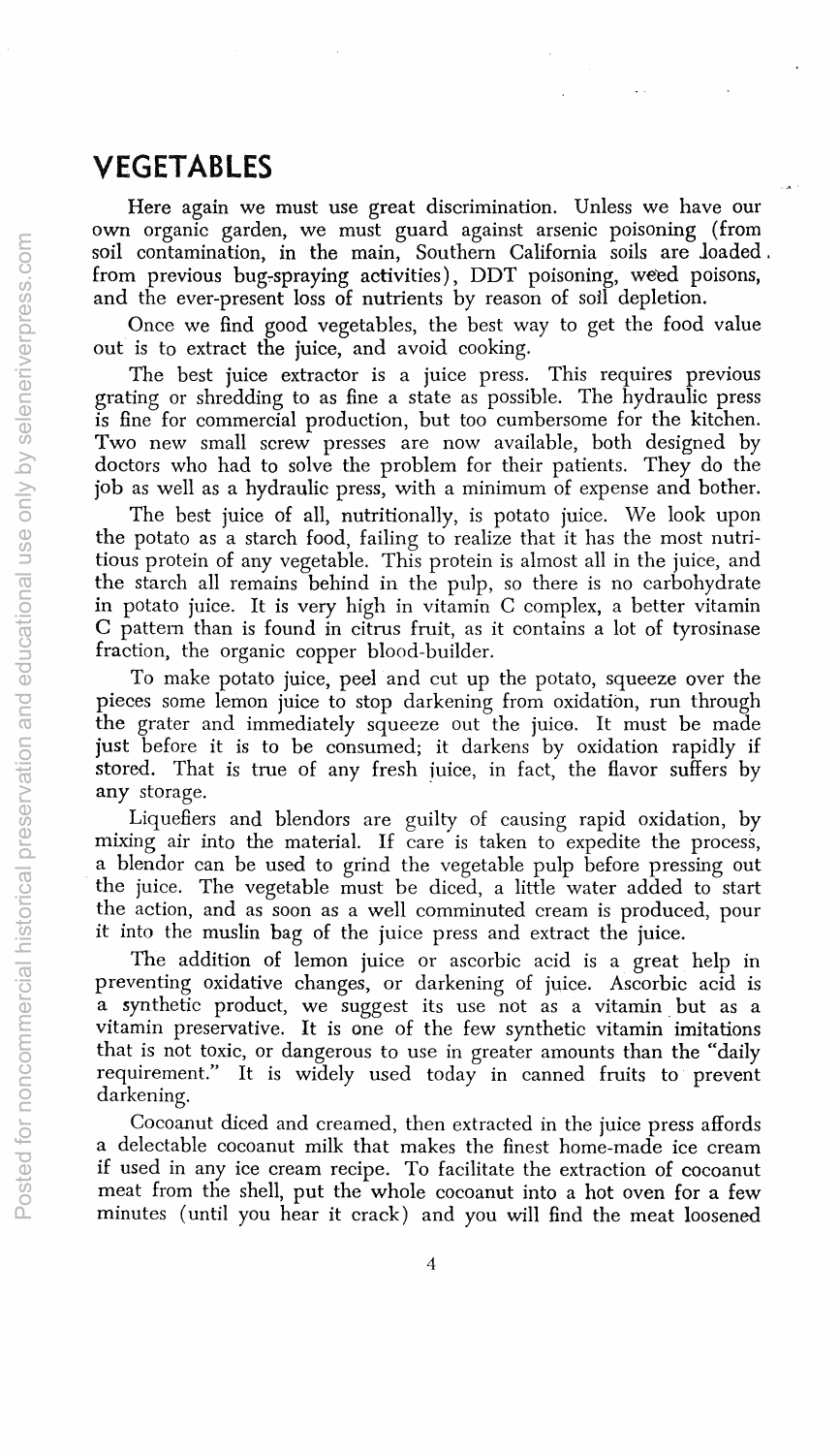### **VEGETABLES**

Here again we must use great discrimination. Unless we have our own organic garden, we must guard against arsenic poisoning (from soil contamination, in the main, Southern California soils are loaded from previous bug-spraying activities), DDT poisoning, weed poisons,' and the ever-present loss of nutrients by reason of soil depletion.

Once we find good vegetables, the best way to get the food value out is to extract the juice, and avoid cooking.

The best juice extractor is a juice press. This requires previous grating or shredding to as fine a state as possible. The hydraulic press is fine for commercial production, but too cumbersome for the kitchen. Two new small screw presses are now available, both designed by doctors who had to solve the problem for their patients. They do the job as well as a hydraulic press, with a minimum of expense and bother.

The best juice of all, nutritionally, is potato juice. We look upon the potato as a starch food, failing to realize that it has the most nutritious protein of any vegetable. This protein is almost all in the juice, and the starch all remains behind in the pulp, so there is no carbohydrate in potato juice. It is very high in vitamin C complex, a better vitamin C pattern than is found in citrus fruit, as it contains a lot of tyrosinase fraction, the organic copper blood-builder.

To make potato juice, peel and cut up the potato, squeeze over the pieces some lemon juice to stop darkening from oxidation, run through the grater and immediately squeeze out the juice. It must be made just before it is to be consumed; it darkens by oxidation rapidly if stored. That is true of any fresh juice, in fact, the flavor suffers by any storage.

Liquefiers and blendors are guilty of causing rapid oxidation, by mixing air into the material. If care is taken to expedite the process, a blendor can be used to grind the vegetable pulp before pressing out the juice. The vegetable must be diced, a little water added to start the action, and as soon as a well comminuted cream is produced, pour it into the muslin bag of the juice press and extract the juice.

The addition of lemon juice or ascorbic acid is a great help in preventing oxidative changes, or darkening of juice. Ascorbic acid is a synthetic product, we suggest its use not as a vitamin but as a vitamin preservative. It is one of the few synthetic vitamin imitations that is not toxic, or dangerous to use in greater amounts than the "daily requirement." It is widely used today in canned fruits to prevent darkening.

Cocoanut diced and creamed, then extracted in the juice press affords a delectable cocoanut milk that makes the finest home-made ice cream if used in any ice cream recipe. To facilitate the extraction of cocoanut meat from the shell, put the whole cocoanut into a hot oven for a few minutes (until you hear it crack) and you will find the meat loosened